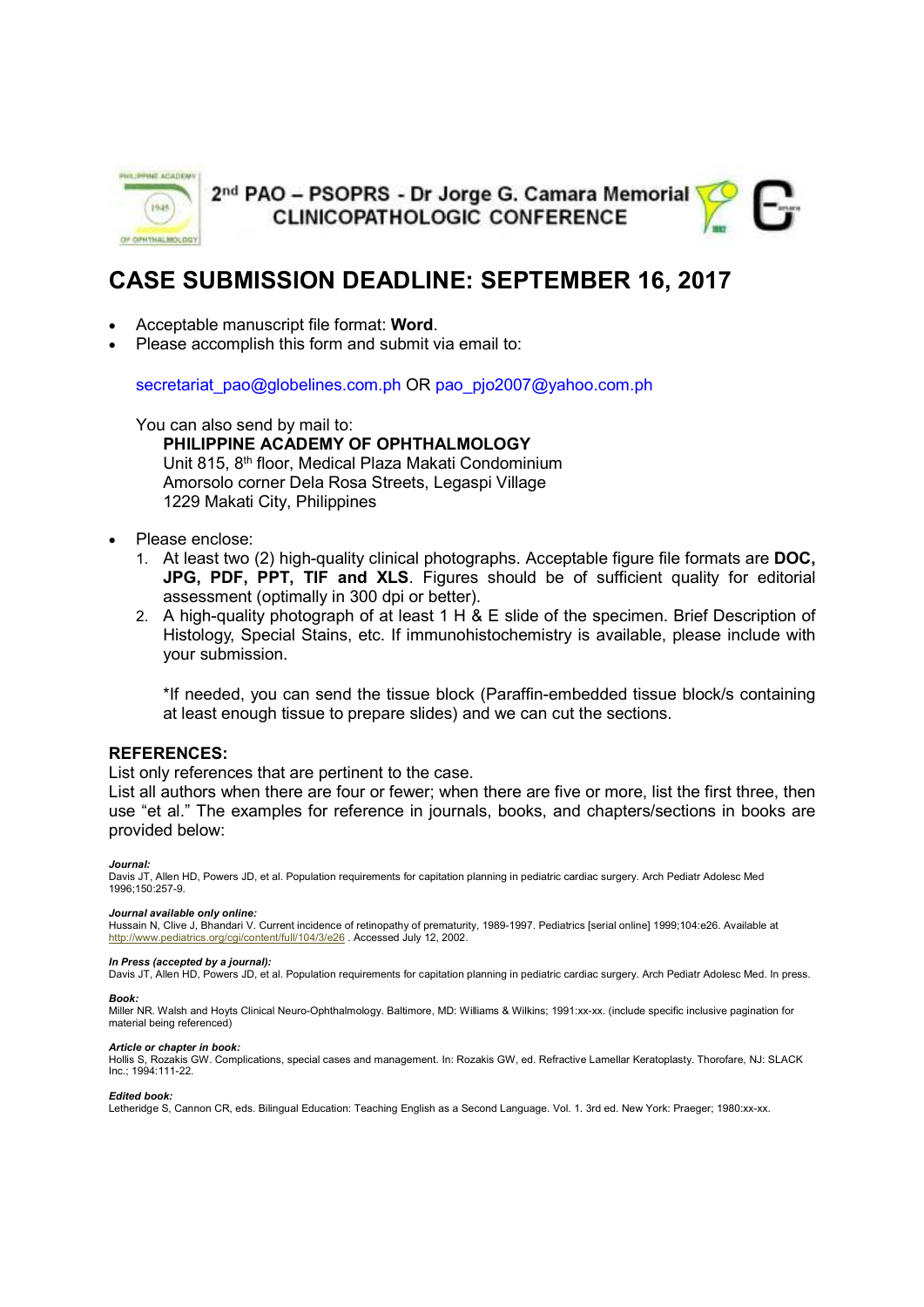# **PAO – PSOPRS - Dr Jorge G. Camara Memorial CLINICOPATHOLOGIC CONFERENCE CASE SUBMISSION FORM**

# **DIAGNOSIS/TITLE OF CASE:**

## **CONTRIBUTOR NAME(S):**

## **MAIN/ CORRESPONDING AUTHOR**

| Last Name<br>(Family or Surname) | First Name (Given) | Middle Name |
|----------------------------------|--------------------|-------------|
|                                  |                    |             |

## **AFFILIATION(S) (e.g., University, Department): Only 1 should be entered**

## **E-MAIL ADDRESS/ES FOR THE CORRESPONDING AUTHOR:**

## **POSTAL/ MAIL ADDRESS FOR THE CORRESPONDING AUTHOR:**

## **TELEPHONE NUMBERS FOR THE CORRESPONDING AUTHOR:**

**CO-AUTHORS:** No more than *2 co- authors* should be entered

| Last Name<br>(Family or Surname) | First Name (Given) | Middle Name |
|----------------------------------|--------------------|-------------|
|                                  |                    |             |
|                                  |                    |             |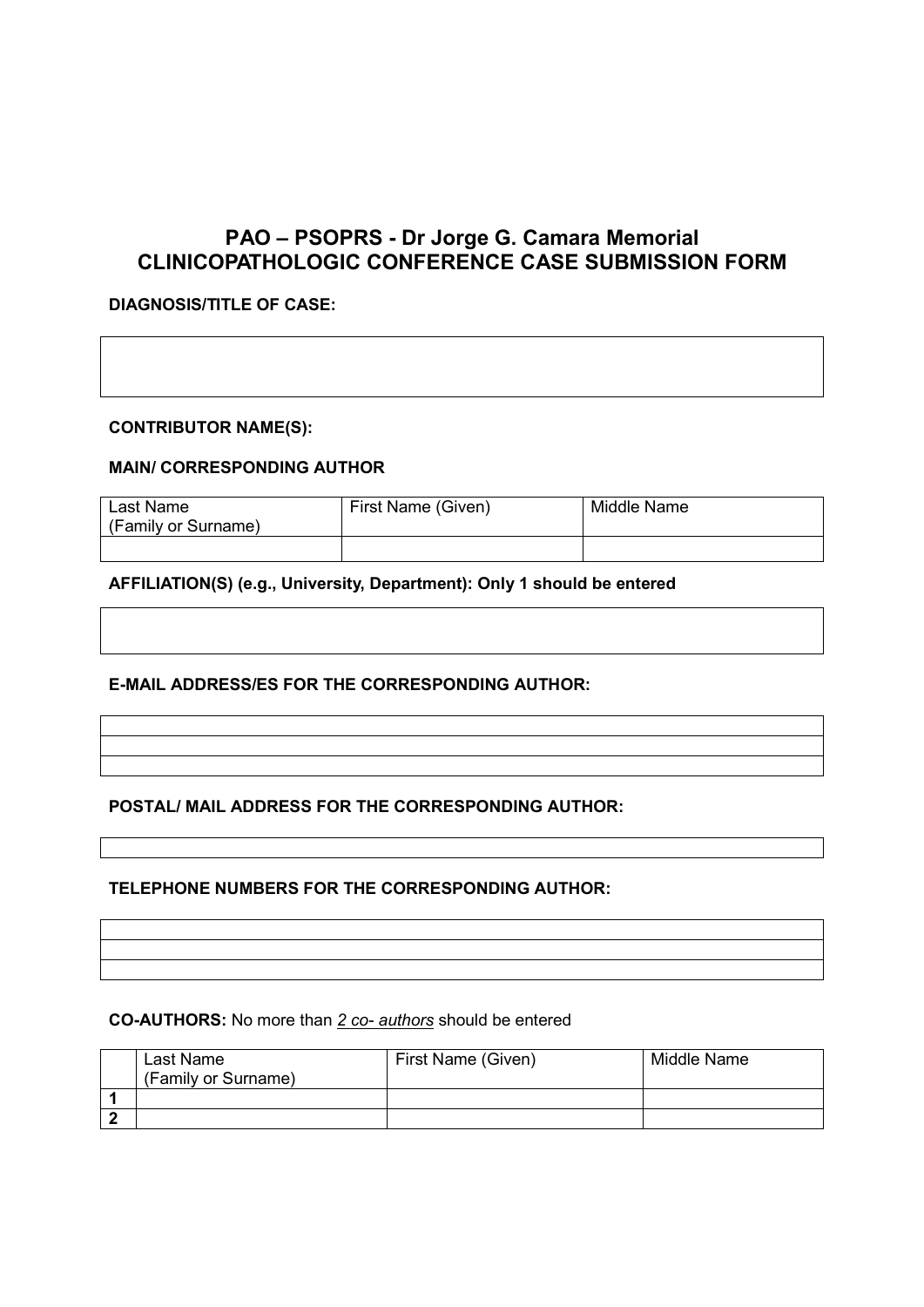# **I. Case Report Selection/ Reason for Presentation, Important Feature(s):**

Please "fill in" the blanks in the tables below, *if* applicable. This will facilitate the collection of information to create a case report. Following the steps below will also tend to maximize the quality and minimize the time spent preparing a presentation.

| What is most interesting<br>about this case to you?                                                                                                                                                                             |  |
|---------------------------------------------------------------------------------------------------------------------------------------------------------------------------------------------------------------------------------|--|
| An initial review of the<br>literature indicates that the<br>case is significant because:                                                                                                                                       |  |
| The <b>unexpected</b> including a<br>new association between a<br>disease and symptoms;<br>between previously unrelated<br>symptoms or findings, or a<br>new disease or syndrome and<br>treatment:                              |  |
| A surprising event in the<br>course of diagnosing or<br>treating a patient which may<br>have wider implications:                                                                                                                |  |
| Events which raise questions<br>about the possible causes, or<br>course of treatment, of a<br>disease or condition or<br>increase or decrease the<br>occurrence of an adverse effect<br>resulting from a Surgical<br>procedure: |  |
| Unique or rare features of a<br>disease particularly if they<br>impacted on Surgical<br>treatment:                                                                                                                              |  |
| <b>Exceptional extensions or</b><br>approaches to Surgical<br>treatment.                                                                                                                                                        |  |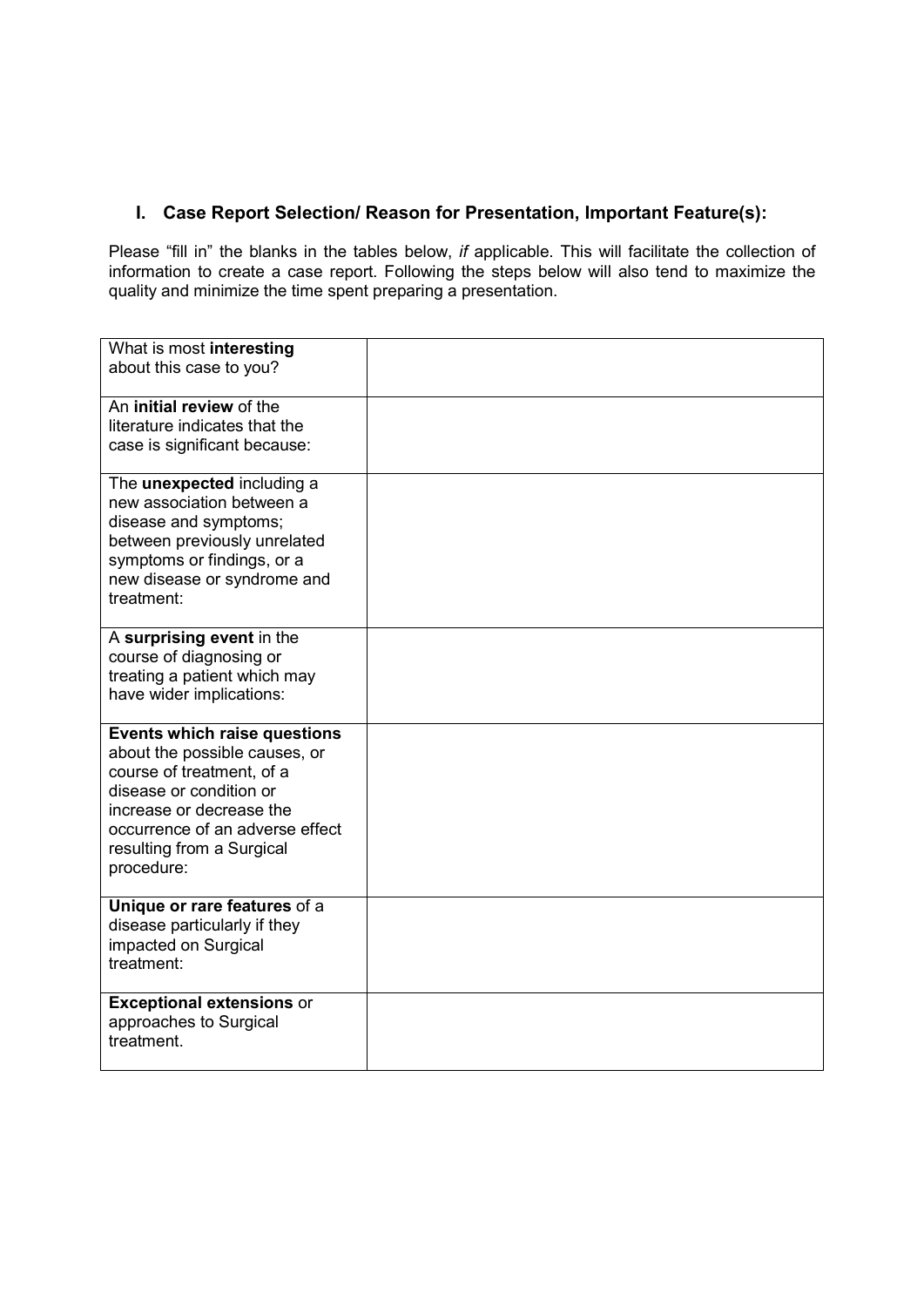II. **Case description:** The following analysis of the elements of a case description is based on the paper by Illes & Piepho (1996). If you fill in the following, it will be easier to write up the case.

**General description of patient:** Focus on the information that is most directly relevant to the point that you are trying to make. Summarize other information as "unremarkable" or "within normal limits" etc.

| Patient<br>demographics<br>(age, sex, weight,<br>height, race):  |  |
|------------------------------------------------------------------|--|
| Chief<br>Complaint                                               |  |
| History of<br>condition, relevant<br>other surgical<br>history   |  |
| History (Social,<br>family):                                     |  |
| Physical<br>examination<br>(Findings):                           |  |
| <b>Historical laboratory</b><br>test<br>and<br>other<br>results: |  |
| Hospital course:                                                 |  |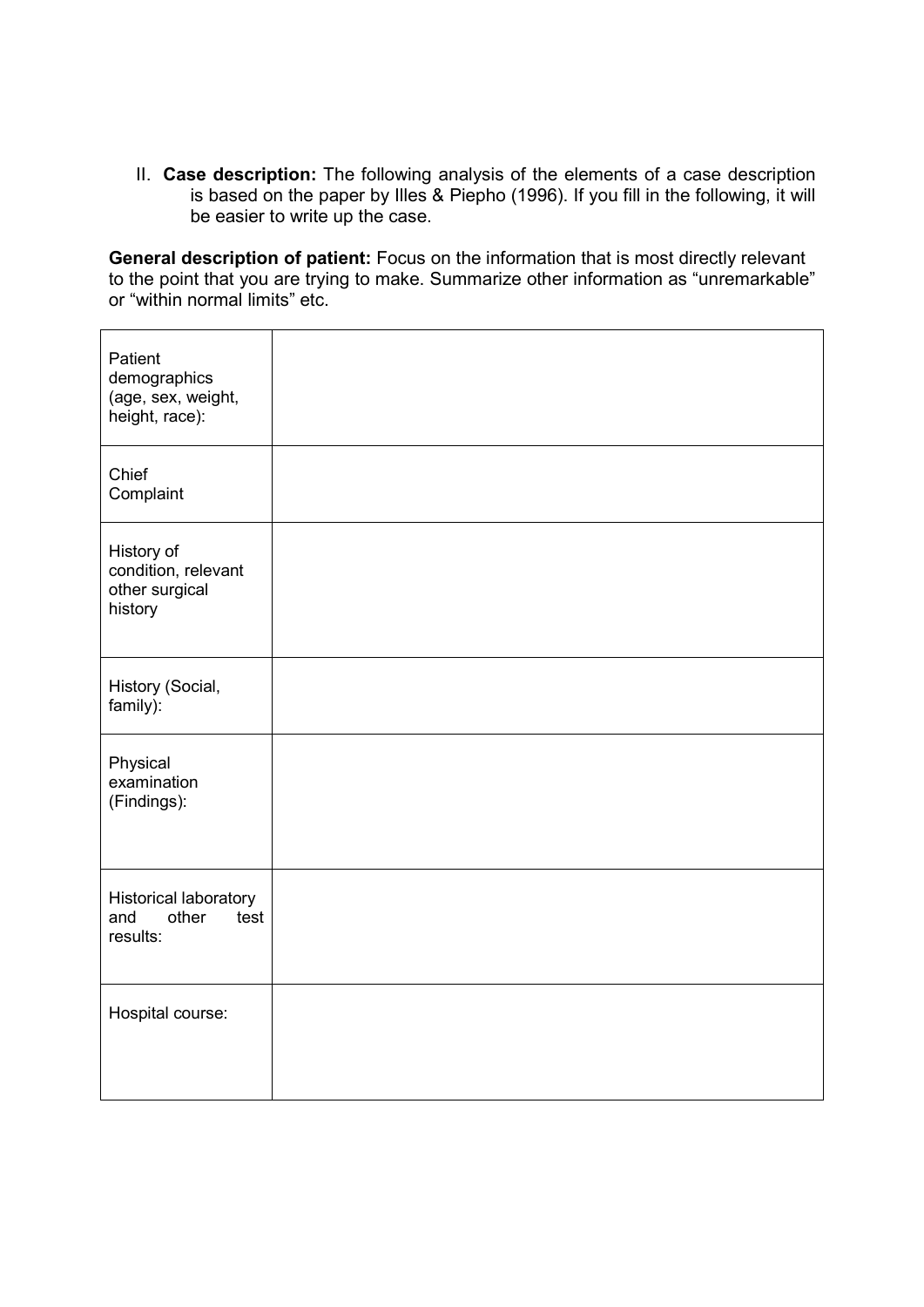III. **Patient's condition:** Summarize only the most relevant aspects of the patient's condition.

| Incidence of<br>condition:                                |  |
|-----------------------------------------------------------|--|
| Etiology:                                                 |  |
| Pathophysiology:                                          |  |
| Typical course of<br>the<br>condition:                    |  |
| Clinical<br>symptomatology:                               |  |
| Laboratory<br>and<br>other<br>test findings:              |  |
| Prognosis:                                                |  |
| Complications:                                            |  |
| Sequelae:                                                 |  |
| Quality of life<br>implications (short<br>and long term): |  |
| Basic rationale for<br>the<br>diagnosis:                  |  |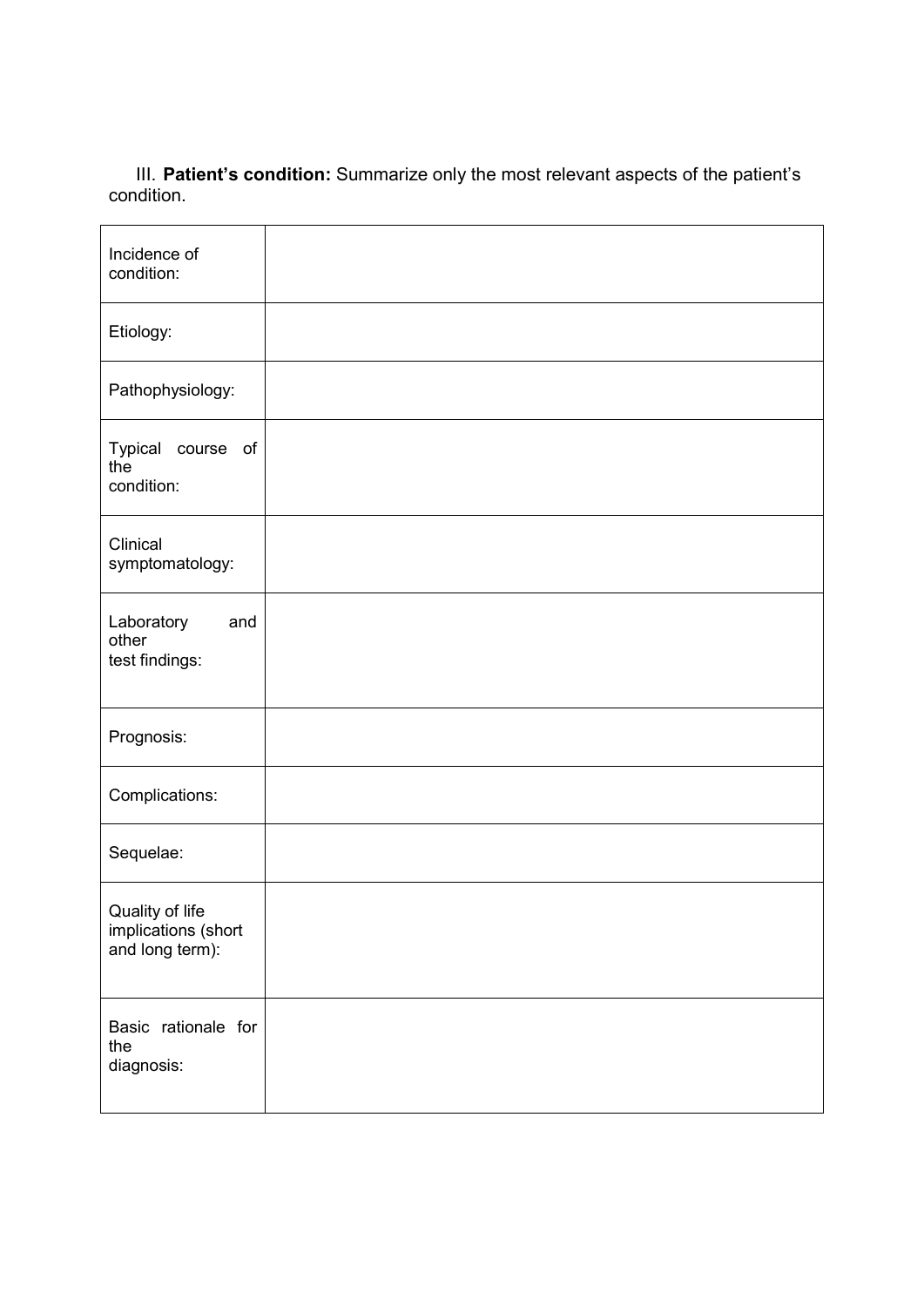# IV. **Treatment Description**: Describe in adequate detail the course of treatment.

| Standard Treatment/<br>Classical or typical<br>surgical treatment: |  |
|--------------------------------------------------------------------|--|
| Surgical treatment in<br>this case:                                |  |
| Desired therapeutic<br>endpoints:                                  |  |
| Reactions to<br>treatment:                                         |  |
| Adverse events:                                                    |  |
| Efficacy of treatment<br>(short and long<br>term):                 |  |